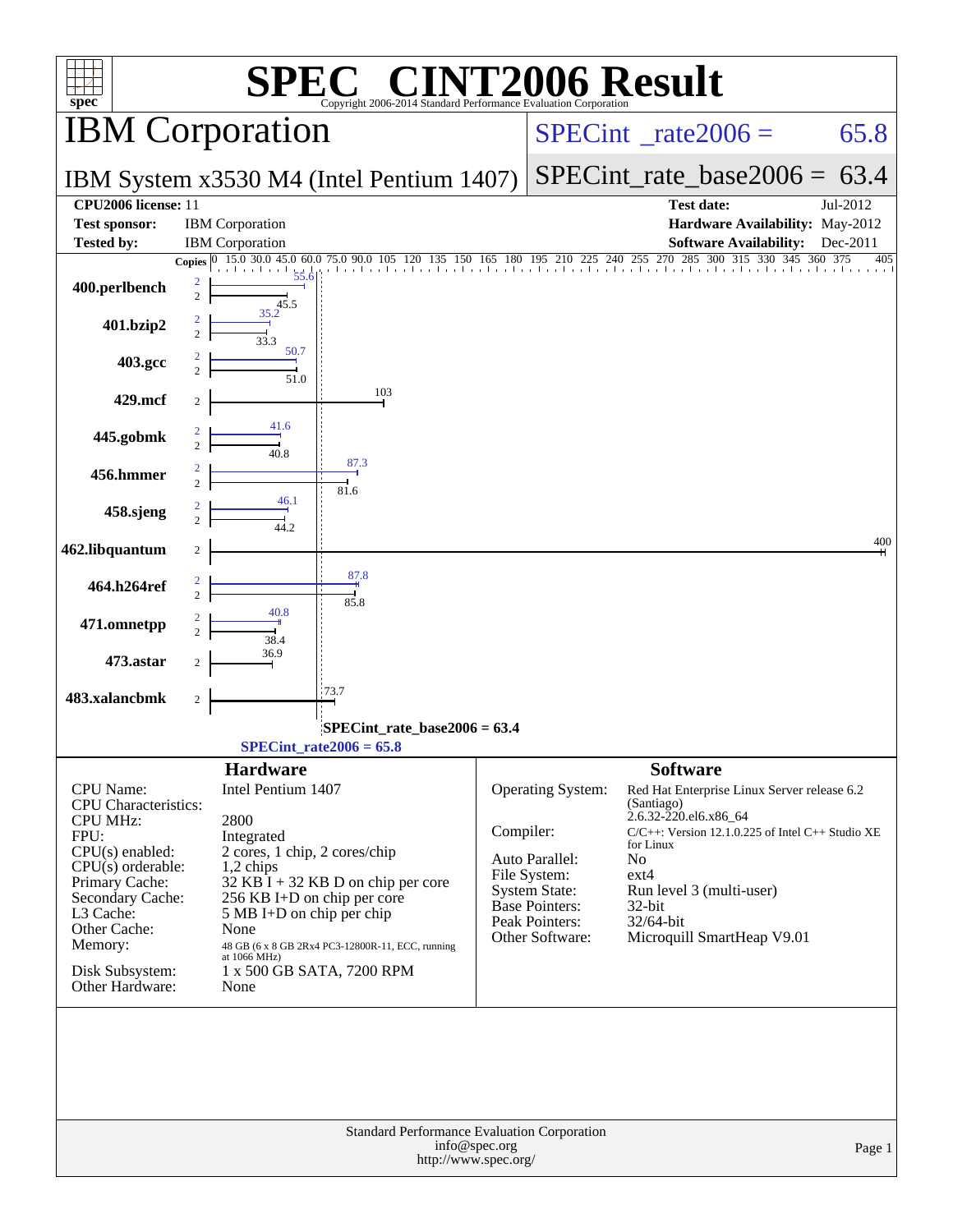

# IBM Corporation

SPECint rate  $2006 = 65.8$ 

IBM System x3530 M4 (Intel Pentium 1407)

[SPECint\\_rate\\_base2006 =](http://www.spec.org/auto/cpu2006/Docs/result-fields.html#SPECintratebase2006) 63.4

#### **[CPU2006 license:](http://www.spec.org/auto/cpu2006/Docs/result-fields.html#CPU2006license)** 11 **[Test date:](http://www.spec.org/auto/cpu2006/Docs/result-fields.html#Testdate)** Jul-2012

BIOS setting:

**[Test sponsor:](http://www.spec.org/auto/cpu2006/Docs/result-fields.html#Testsponsor)** IBM Corporation **[Hardware Availability:](http://www.spec.org/auto/cpu2006/Docs/result-fields.html#HardwareAvailability)** May-2012 **[Tested by:](http://www.spec.org/auto/cpu2006/Docs/result-fields.html#Testedby)** IBM Corporation **[Software Availability:](http://www.spec.org/auto/cpu2006/Docs/result-fields.html#SoftwareAvailability)** Dec-2011

#### **[Results Table](http://www.spec.org/auto/cpu2006/Docs/result-fields.html#ResultsTable)**

|                    | <b>Base</b>                                                                                              |                |       |                |       |                | <b>Peak</b> |                |                |              |                |              |                |              |
|--------------------|----------------------------------------------------------------------------------------------------------|----------------|-------|----------------|-------|----------------|-------------|----------------|----------------|--------------|----------------|--------------|----------------|--------------|
| <b>Benchmark</b>   | <b>Copies</b>                                                                                            | <b>Seconds</b> | Ratio | <b>Seconds</b> | Ratio | <b>Seconds</b> | Ratio       | <b>Copies</b>  | <b>Seconds</b> | <b>Ratio</b> | <b>Seconds</b> | <b>Ratio</b> | <b>Seconds</b> | <b>Ratio</b> |
| 400.perlbench      |                                                                                                          | 429            | 45.6  | 430            | 45.4  | 429            | 45.5        | ↑              | 351            | 55.7         | 352            | 55.5         | 351            | 55.6         |
| 401.bzip2          |                                                                                                          | 579            | 33.4  | 579            | 33.3  | 580            | 33.3        |                | 549            | 35.1         | 549            | 35.2         | 548            | 35.2         |
| $403.\mathrm{gcc}$ |                                                                                                          | 314            | 51.3  | 316            | 51.0  | 316            | 50.9        | $\bigcap$      | 316            | 50.9         | 318            | 50.7         | 318            | 50.7         |
| $429$ .mcf         |                                                                                                          | 178            | 102   | 177            | 103   | 178            | 103         | ⌒              | 178            | 102          | 177            | 103          | 178            | <b>103</b>   |
| $445$ .gobm $k$    |                                                                                                          | 514            | 40.8  | 514            | 40.9  | 514            | 40.8        | ⌒              | 505            | 41.5         | 504            | 41.6         | 504            | 41.6         |
| 456.hmmer          |                                                                                                          | 229            | 81.6  | 230            | 81.0  | 228            | 81.7        | $\overline{2}$ | 214            | 87.2         | 213            | 87.5         | 214            | 87.3         |
| $458$ .sjeng       |                                                                                                          | 548            | 44.2  | 547            | 44.2  | 547            | 44.2        | ⌒              | 526            | 46.0         | 525            | 46.1         | 525            | 46.1         |
| 462.libquantum     |                                                                                                          | 104            | 400   | 104            | 398   | 104            | 400         | ⌒              | 104            | 400          | 104            | 398          | 104            | 400          |
| 464.h264ref        |                                                                                                          | 515            | 85.9  | 516            | 85.8  | 517            | 85.7        | ⌒              | 504            | 87.8         | 511            | 86.6         | 503            | 88.1         |
| 471.omnetpp        |                                                                                                          | 326            | 38.4  | 325            | 38.4  | 325            | 38.5        |                | 307            | 40.7         | 306            | 40.8         | 302            | 41.4         |
| 473.astar          |                                                                                                          | 380            | 36.9  | 380            | 36.9  | 382            | 36.7        | $\overline{2}$ | 380            | 36.9         | 380            | 36.9         | 382            | 36.7         |
| 483.xalancbmk      |                                                                                                          | 187            | 73.7  | 187            | 73.7  | 187            | 73.9        | $\mathcal{D}$  | 187            | 73.7         | 187            | 73.7         | 187            | 73.9         |
|                    | Results appear in the order in which they were run. Bold underlined text indicates a median measurement. |                |       |                |       |                |             |                |                |              |                |              |                |              |

#### **[Submit Notes](http://www.spec.org/auto/cpu2006/Docs/result-fields.html#SubmitNotes)**

 The taskset mechanism was used to bind copies to processors. The config file option 'submit' was used to generate taskset commands to bind each copy to a specific processor. For details, please see the config file.

### **[Operating System Notes](http://www.spec.org/auto/cpu2006/Docs/result-fields.html#OperatingSystemNotes)**

Stack size set to unlimited using "ulimit -s unlimited"

#### **[Platform Notes](http://www.spec.org/auto/cpu2006/Docs/result-fields.html#PlatformNotes)**

 Operating Mode set to Maximum Performance Sysinfo program /root/SPECcpu-v1.2/config/sysinfo.rev6800 \$Rev: 6800 \$ \$Date:: 2011-10-11 #\$ 6f2ebdff5032aaa42e583f96b07f99d3 running on localhost.localdomain Thu Jul 26 16:29:10 2012 This section contains SUT (System Under Test) info as seen by some common utilities. To remove or add to this section, see: <http://www.spec.org/cpu2006/Docs/config.html#sysinfo> From /proc/cpuinfo model name : Intel(R) Pentium(R) CPU 1407 @ 2.80GHz 1 "physical id"s (chips) 2 "processors" cores, siblings (Caution: counting these is hw and system dependent. The following excerpts from /proc/cpuinfo might not be reliable. Use with caution.) Continued on next page

> Standard Performance Evaluation Corporation [info@spec.org](mailto:info@spec.org) <http://www.spec.org/>

Page 2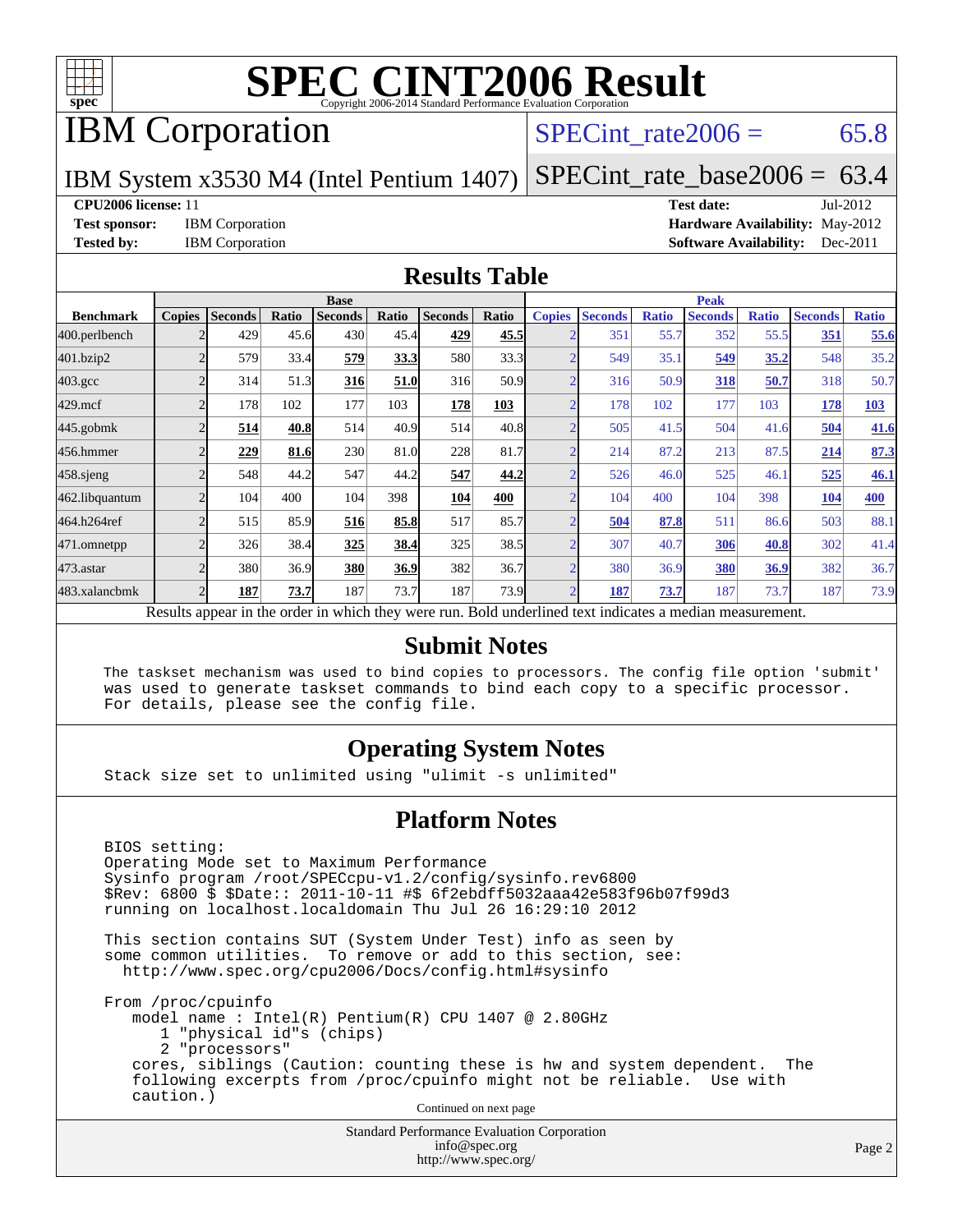

IBM Corporation

SPECint rate  $2006 = 65.8$ 

IBM System x3530 M4 (Intel Pentium 1407) [SPECint\\_rate\\_base2006 =](http://www.spec.org/auto/cpu2006/Docs/result-fields.html#SPECintratebase2006)  $63.4$ 

**[Test sponsor:](http://www.spec.org/auto/cpu2006/Docs/result-fields.html#Testsponsor)** IBM Corporation **[Hardware Availability:](http://www.spec.org/auto/cpu2006/Docs/result-fields.html#HardwareAvailability)** May-2012

**[CPU2006 license:](http://www.spec.org/auto/cpu2006/Docs/result-fields.html#CPU2006license)** 11 **[Test date:](http://www.spec.org/auto/cpu2006/Docs/result-fields.html#Testdate)** Jul-2012 **[Tested by:](http://www.spec.org/auto/cpu2006/Docs/result-fields.html#Testedby)** IBM Corporation **[Software Availability:](http://www.spec.org/auto/cpu2006/Docs/result-fields.html#SoftwareAvailability)** Dec-2011

#### **[Platform Notes \(Continued\)](http://www.spec.org/auto/cpu2006/Docs/result-fields.html#PlatformNotes)**

 cpu cores : 2 siblings : 2 physical 0: cores 0 1 cache size : 5120 KB From /proc/meminfo MemTotal: 49406052 kB HugePages\_Total: 0<br>Hugepagesize: 2048 kB Hugepagesize: /usr/bin/lsb\_release -d Red Hat Enterprise Linux Server release 6.2 (Santiago) From /etc/\*release\* /etc/\*version\* redhat-release: Red Hat Enterprise Linux Server release 6.2 (Santiago) system-release: Red Hat Enterprise Linux Server release 6.2 (Santiago) system-release-cpe: cpe:/o:redhat:enterprise\_linux:6server:ga:server uname -a: Linux localhost.localdomain 2.6.32-220.el6.x86\_64 #1 SMP Wed Nov 9 08:03:13 EST 2011 x86\_64 x86\_64 x86\_64 GNU/Linux run-level 3 Jul 26 16:24 SPEC is set to: /root/SPECcpu-v1.2<br>Filesystem Type Size Use Size Used Avail Use% Mounted on /dev/mapper/vg\_x3530m4-lv\_root ext4 133G 13G 114G 10% / Additional information from dmidecode: Memory: 6x Samsung M393B1K70DH0-CK0 8 GB 1066 MHz 2 rank (End of data from sysinfo program)

#### **[General Notes](http://www.spec.org/auto/cpu2006/Docs/result-fields.html#GeneralNotes)**

Environment variables set by runspec before the start of the run: LD\_LIBRARY\_PATH = "/root/SPECcpu-v1.2/libs/32:/root/SPECcpu-v1.2/libs/64"

 Binaries compiled on a system with 1x Core i7-860 CPU + 8GB memory using RHEL5.5 Transparent Huge Pages enabled with: echo always > /sys/kernel/mm/redhat\_transparent\_hugepage/enabled

### **[Base Compiler Invocation](http://www.spec.org/auto/cpu2006/Docs/result-fields.html#BaseCompilerInvocation)**

[C benchmarks](http://www.spec.org/auto/cpu2006/Docs/result-fields.html#Cbenchmarks):  $inc -m32$ 

Continued on next page

Standard Performance Evaluation Corporation [info@spec.org](mailto:info@spec.org) <http://www.spec.org/>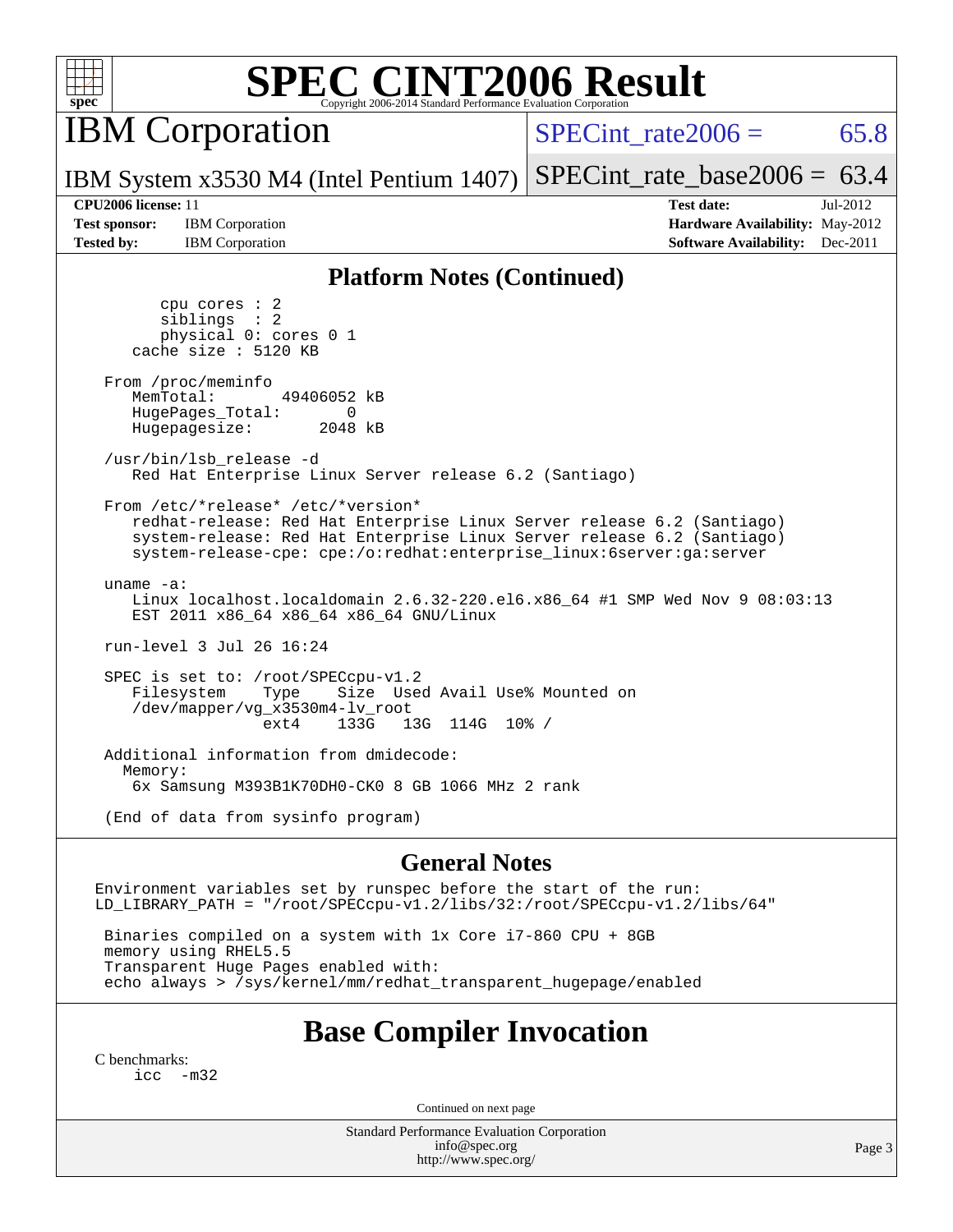| <b>SPEC CINT2006 Result</b><br>$spec^*$<br>Copyright 2006-2014 Standard Performance Evaluation Corporation                               |                                                                                                            |  |  |  |  |  |
|------------------------------------------------------------------------------------------------------------------------------------------|------------------------------------------------------------------------------------------------------------|--|--|--|--|--|
| <b>IBM</b> Corporation                                                                                                                   | 65.8<br>$SPECint rate 2006 =$                                                                              |  |  |  |  |  |
| IBM System x3530 M4 (Intel Pentium 1407)                                                                                                 | $SPECint_rate_base2006 = 63.4$                                                                             |  |  |  |  |  |
| <b>CPU2006</b> license: 11<br><b>Test sponsor:</b><br><b>IBM</b> Corporation<br><b>Tested by:</b><br><b>IBM</b> Corporation              | <b>Test date:</b><br>Jul-2012<br>Hardware Availability: May-2012<br><b>Software Availability:</b> Dec-2011 |  |  |  |  |  |
| <b>Base Compiler Invocation (Continued)</b>                                                                                              |                                                                                                            |  |  |  |  |  |
| $C_{++}$ benchmarks:<br>icpc -m32                                                                                                        |                                                                                                            |  |  |  |  |  |
| <b>Base Portability Flags</b><br>400.perlbench: -DSPEC_CPU_LINUX_IA32                                                                    |                                                                                                            |  |  |  |  |  |
| 462.libquantum: - DSPEC_CPU_LINUX<br>483.xalancbmk: - DSPEC CPU LINUX                                                                    |                                                                                                            |  |  |  |  |  |
| <b>Base Optimization Flags</b>                                                                                                           |                                                                                                            |  |  |  |  |  |
| C benchmarks:<br>-xSSE4.2 -ipo -03 -no-prec-div -opt-prefetch -opt-mem-layout-trans=3                                                    |                                                                                                            |  |  |  |  |  |
| $C_{++}$ benchmarks:<br>-xSSE4.2 -ipo -03 -no-prec-div -opt-prefetch -opt-mem-layout-trans=3<br>-Wl,-z, muldefs -L/smartheap -lsmartheap |                                                                                                            |  |  |  |  |  |
| <b>Base Other Flags</b><br>C benchmarks:                                                                                                 |                                                                                                            |  |  |  |  |  |
| 403.gcc: -Dalloca=_alloca                                                                                                                |                                                                                                            |  |  |  |  |  |
| <b>Peak Compiler Invocation</b><br>C benchmarks (except as noted below):<br>$-m32$<br>icc                                                |                                                                                                            |  |  |  |  |  |
| 400.perlbench: icc -m64                                                                                                                  |                                                                                                            |  |  |  |  |  |
| 401.bzip2: icc -m64                                                                                                                      |                                                                                                            |  |  |  |  |  |
| 456.hmmer: icc -m64                                                                                                                      |                                                                                                            |  |  |  |  |  |
| 458.sjeng: icc -m64<br>$C++$ benchmarks:<br>icpc -m32                                                                                    |                                                                                                            |  |  |  |  |  |
| Standard Performance Evaluation Corporation<br>info@spec.org<br>http://www.spec.org/                                                     | Page 4                                                                                                     |  |  |  |  |  |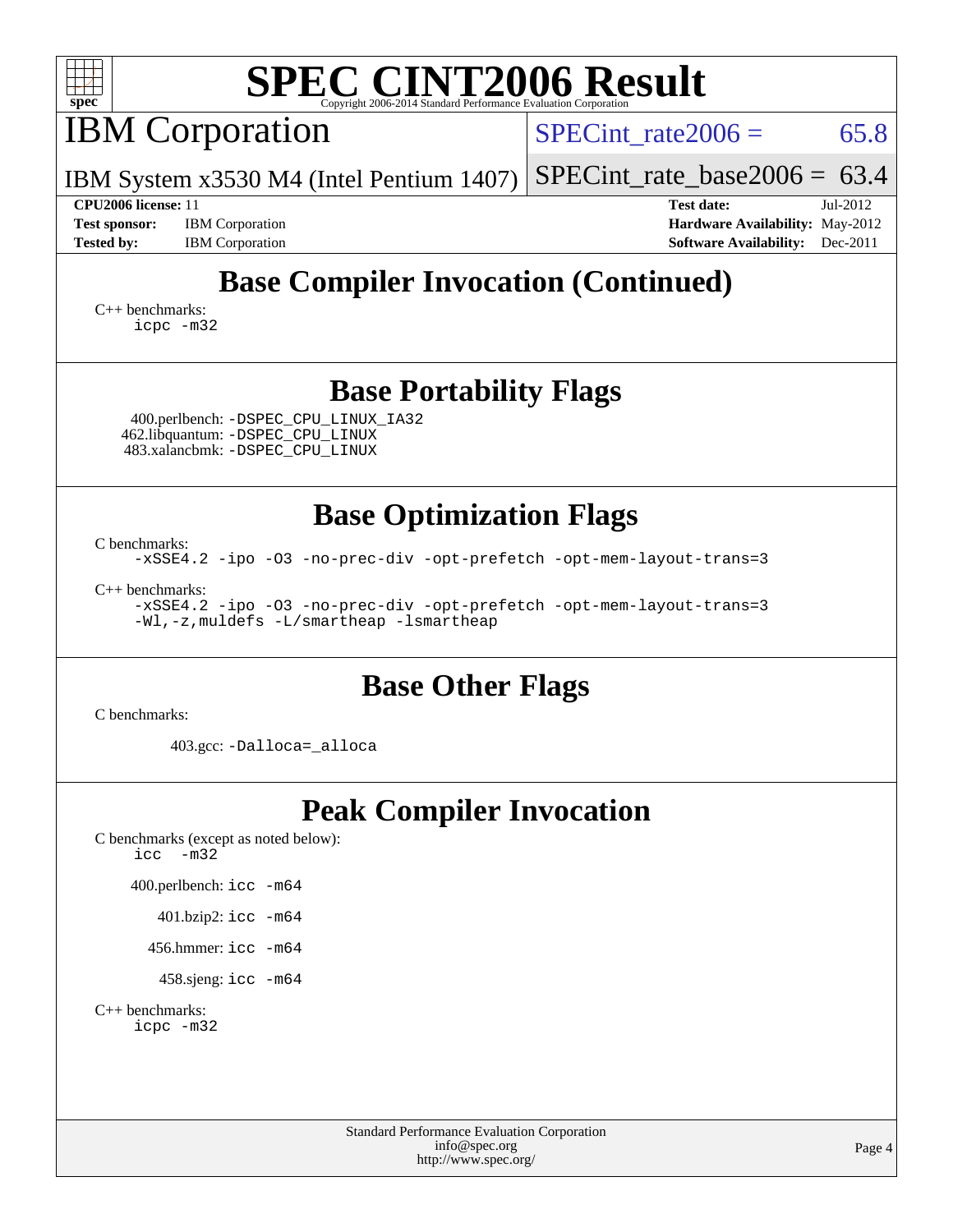

IBM Corporation

SPECint rate  $2006 = 65.8$ 

IBM System x3530 M4 (Intel Pentium 1407) [SPECint\\_rate\\_base2006 =](http://www.spec.org/auto/cpu2006/Docs/result-fields.html#SPECintratebase2006) 63.4

**[Test sponsor:](http://www.spec.org/auto/cpu2006/Docs/result-fields.html#Testsponsor)** IBM Corporation **[Hardware Availability:](http://www.spec.org/auto/cpu2006/Docs/result-fields.html#HardwareAvailability)** May-2012 **[Tested by:](http://www.spec.org/auto/cpu2006/Docs/result-fields.html#Testedby)** IBM Corporation **[Software Availability:](http://www.spec.org/auto/cpu2006/Docs/result-fields.html#SoftwareAvailability)** Dec-2011

**[CPU2006 license:](http://www.spec.org/auto/cpu2006/Docs/result-fields.html#CPU2006license)** 11 **[Test date:](http://www.spec.org/auto/cpu2006/Docs/result-fields.html#Testdate)** Jul-2012

### **[Peak Portability Flags](http://www.spec.org/auto/cpu2006/Docs/result-fields.html#PeakPortabilityFlags)**

 400.perlbench: [-DSPEC\\_CPU\\_LP64](http://www.spec.org/cpu2006/results/res2012q3/cpu2006-20120806-24052.flags.html#b400.perlbench_peakCPORTABILITY_DSPEC_CPU_LP64) [-DSPEC\\_CPU\\_LINUX\\_X64](http://www.spec.org/cpu2006/results/res2012q3/cpu2006-20120806-24052.flags.html#b400.perlbench_peakCPORTABILITY_DSPEC_CPU_LINUX_X64) 401.bzip2: [-DSPEC\\_CPU\\_LP64](http://www.spec.org/cpu2006/results/res2012q3/cpu2006-20120806-24052.flags.html#suite_peakCPORTABILITY401_bzip2_DSPEC_CPU_LP64) 456.hmmer: [-DSPEC\\_CPU\\_LP64](http://www.spec.org/cpu2006/results/res2012q3/cpu2006-20120806-24052.flags.html#suite_peakCPORTABILITY456_hmmer_DSPEC_CPU_LP64) 458.sjeng: [-DSPEC\\_CPU\\_LP64](http://www.spec.org/cpu2006/results/res2012q3/cpu2006-20120806-24052.flags.html#suite_peakCPORTABILITY458_sjeng_DSPEC_CPU_LP64) 462.libquantum: [-DSPEC\\_CPU\\_LINUX](http://www.spec.org/cpu2006/results/res2012q3/cpu2006-20120806-24052.flags.html#b462.libquantum_peakCPORTABILITY_DSPEC_CPU_LINUX) 483.xalancbmk: [-DSPEC\\_CPU\\_LINUX](http://www.spec.org/cpu2006/results/res2012q3/cpu2006-20120806-24052.flags.html#b483.xalancbmk_peakCXXPORTABILITY_DSPEC_CPU_LINUX)

## **[Peak Optimization Flags](http://www.spec.org/auto/cpu2006/Docs/result-fields.html#PeakOptimizationFlags)**

[C benchmarks](http://www.spec.org/auto/cpu2006/Docs/result-fields.html#Cbenchmarks):

 400.perlbench: [-xSSE4.2](http://www.spec.org/cpu2006/results/res2012q3/cpu2006-20120806-24052.flags.html#user_peakPASS2_CFLAGSPASS2_LDCFLAGS400_perlbench_f-xSSE42_f91528193cf0b216347adb8b939d4107)(pass 2) [-prof-gen](http://www.spec.org/cpu2006/results/res2012q3/cpu2006-20120806-24052.flags.html#user_peakPASS1_CFLAGSPASS1_LDCFLAGS400_perlbench_prof_gen_e43856698f6ca7b7e442dfd80e94a8fc)(pass 1) [-ipo](http://www.spec.org/cpu2006/results/res2012q3/cpu2006-20120806-24052.flags.html#user_peakPASS2_CFLAGSPASS2_LDCFLAGS400_perlbench_f-ipo)(pass 2) [-O3](http://www.spec.org/cpu2006/results/res2012q3/cpu2006-20120806-24052.flags.html#user_peakPASS2_CFLAGSPASS2_LDCFLAGS400_perlbench_f-O3)(pass 2) [-no-prec-div](http://www.spec.org/cpu2006/results/res2012q3/cpu2006-20120806-24052.flags.html#user_peakPASS2_CFLAGSPASS2_LDCFLAGS400_perlbench_f-no-prec-div)(pass 2) [-prof-use](http://www.spec.org/cpu2006/results/res2012q3/cpu2006-20120806-24052.flags.html#user_peakPASS2_CFLAGSPASS2_LDCFLAGS400_perlbench_prof_use_bccf7792157ff70d64e32fe3e1250b55)(pass 2) [-auto-ilp32](http://www.spec.org/cpu2006/results/res2012q3/cpu2006-20120806-24052.flags.html#user_peakCOPTIMIZE400_perlbench_f-auto-ilp32)  $401.bzip2: -xSSE4.2(pass 2) -prof-qen(pass 1) -ipo(pass 2)$  $401.bzip2: -xSSE4.2(pass 2) -prof-qen(pass 1) -ipo(pass 2)$  $401.bzip2: -xSSE4.2(pass 2) -prof-qen(pass 1) -ipo(pass 2)$  $401.bzip2: -xSSE4.2(pass 2) -prof-qen(pass 1) -ipo(pass 2)$  $401.bzip2: -xSSE4.2(pass 2) -prof-qen(pass 1) -ipo(pass 2)$ [-O3](http://www.spec.org/cpu2006/results/res2012q3/cpu2006-20120806-24052.flags.html#user_peakPASS2_CFLAGSPASS2_LDCFLAGS401_bzip2_f-O3)(pass 2) [-no-prec-div](http://www.spec.org/cpu2006/results/res2012q3/cpu2006-20120806-24052.flags.html#user_peakPASS2_CFLAGSPASS2_LDCFLAGS401_bzip2_f-no-prec-div)(pass 2) [-prof-use](http://www.spec.org/cpu2006/results/res2012q3/cpu2006-20120806-24052.flags.html#user_peakPASS2_CFLAGSPASS2_LDCFLAGS401_bzip2_prof_use_bccf7792157ff70d64e32fe3e1250b55)(pass 2) [-opt-prefetch](http://www.spec.org/cpu2006/results/res2012q3/cpu2006-20120806-24052.flags.html#user_peakCOPTIMIZE401_bzip2_f-opt-prefetch) [-auto-ilp32](http://www.spec.org/cpu2006/results/res2012q3/cpu2006-20120806-24052.flags.html#user_peakCOPTIMIZE401_bzip2_f-auto-ilp32) [-ansi-alias](http://www.spec.org/cpu2006/results/res2012q3/cpu2006-20120806-24052.flags.html#user_peakCOPTIMIZE401_bzip2_f-ansi-alias) 403.gcc: [-xSSE4.2](http://www.spec.org/cpu2006/results/res2012q3/cpu2006-20120806-24052.flags.html#user_peakCOPTIMIZE403_gcc_f-xSSE42_f91528193cf0b216347adb8b939d4107) [-ipo](http://www.spec.org/cpu2006/results/res2012q3/cpu2006-20120806-24052.flags.html#user_peakCOPTIMIZE403_gcc_f-ipo) [-O3](http://www.spec.org/cpu2006/results/res2012q3/cpu2006-20120806-24052.flags.html#user_peakCOPTIMIZE403_gcc_f-O3) [-no-prec-div](http://www.spec.org/cpu2006/results/res2012q3/cpu2006-20120806-24052.flags.html#user_peakCOPTIMIZE403_gcc_f-no-prec-div) 429.mcf: basepeak = yes 445.gobmk: [-xSSE4.2](http://www.spec.org/cpu2006/results/res2012q3/cpu2006-20120806-24052.flags.html#user_peakPASS2_CFLAGSPASS2_LDCFLAGS445_gobmk_f-xSSE42_f91528193cf0b216347adb8b939d4107)(pass 2) [-prof-gen](http://www.spec.org/cpu2006/results/res2012q3/cpu2006-20120806-24052.flags.html#user_peakPASS1_CFLAGSPASS1_LDCFLAGS445_gobmk_prof_gen_e43856698f6ca7b7e442dfd80e94a8fc)(pass 1) [-prof-use](http://www.spec.org/cpu2006/results/res2012q3/cpu2006-20120806-24052.flags.html#user_peakPASS2_CFLAGSPASS2_LDCFLAGS445_gobmk_prof_use_bccf7792157ff70d64e32fe3e1250b55)(pass 2) [-ansi-alias](http://www.spec.org/cpu2006/results/res2012q3/cpu2006-20120806-24052.flags.html#user_peakCOPTIMIZE445_gobmk_f-ansi-alias) [-opt-mem-layout-trans=3](http://www.spec.org/cpu2006/results/res2012q3/cpu2006-20120806-24052.flags.html#user_peakCOPTIMIZE445_gobmk_f-opt-mem-layout-trans_a7b82ad4bd7abf52556d4961a2ae94d5) 456.hmmer: [-xSSE4.2](http://www.spec.org/cpu2006/results/res2012q3/cpu2006-20120806-24052.flags.html#user_peakCOPTIMIZE456_hmmer_f-xSSE42_f91528193cf0b216347adb8b939d4107) [-ipo](http://www.spec.org/cpu2006/results/res2012q3/cpu2006-20120806-24052.flags.html#user_peakCOPTIMIZE456_hmmer_f-ipo) [-O3](http://www.spec.org/cpu2006/results/res2012q3/cpu2006-20120806-24052.flags.html#user_peakCOPTIMIZE456_hmmer_f-O3) [-no-prec-div](http://www.spec.org/cpu2006/results/res2012q3/cpu2006-20120806-24052.flags.html#user_peakCOPTIMIZE456_hmmer_f-no-prec-div) [-unroll2](http://www.spec.org/cpu2006/results/res2012q3/cpu2006-20120806-24052.flags.html#user_peakCOPTIMIZE456_hmmer_f-unroll_784dae83bebfb236979b41d2422d7ec2) [-auto-ilp32](http://www.spec.org/cpu2006/results/res2012q3/cpu2006-20120806-24052.flags.html#user_peakCOPTIMIZE456_hmmer_f-auto-ilp32) 458.sjeng: [-xSSE4.2](http://www.spec.org/cpu2006/results/res2012q3/cpu2006-20120806-24052.flags.html#user_peakPASS2_CFLAGSPASS2_LDCFLAGS458_sjeng_f-xSSE42_f91528193cf0b216347adb8b939d4107)(pass 2) [-prof-gen](http://www.spec.org/cpu2006/results/res2012q3/cpu2006-20120806-24052.flags.html#user_peakPASS1_CFLAGSPASS1_LDCFLAGS458_sjeng_prof_gen_e43856698f6ca7b7e442dfd80e94a8fc)(pass 1) [-ipo](http://www.spec.org/cpu2006/results/res2012q3/cpu2006-20120806-24052.flags.html#user_peakPASS2_CFLAGSPASS2_LDCFLAGS458_sjeng_f-ipo)(pass 2) [-O3](http://www.spec.org/cpu2006/results/res2012q3/cpu2006-20120806-24052.flags.html#user_peakPASS2_CFLAGSPASS2_LDCFLAGS458_sjeng_f-O3)(pass 2) [-no-prec-div](http://www.spec.org/cpu2006/results/res2012q3/cpu2006-20120806-24052.flags.html#user_peakPASS2_CFLAGSPASS2_LDCFLAGS458_sjeng_f-no-prec-div)(pass 2) [-prof-use](http://www.spec.org/cpu2006/results/res2012q3/cpu2006-20120806-24052.flags.html#user_peakPASS2_CFLAGSPASS2_LDCFLAGS458_sjeng_prof_use_bccf7792157ff70d64e32fe3e1250b55)(pass 2) [-unroll4](http://www.spec.org/cpu2006/results/res2012q3/cpu2006-20120806-24052.flags.html#user_peakCOPTIMIZE458_sjeng_f-unroll_4e5e4ed65b7fd20bdcd365bec371b81f) [-auto-ilp32](http://www.spec.org/cpu2006/results/res2012q3/cpu2006-20120806-24052.flags.html#user_peakCOPTIMIZE458_sjeng_f-auto-ilp32)  $462$ .libquantum: basepeak = yes 464.h264ref: [-xSSE4.2](http://www.spec.org/cpu2006/results/res2012q3/cpu2006-20120806-24052.flags.html#user_peakPASS2_CFLAGSPASS2_LDCFLAGS464_h264ref_f-xSSE42_f91528193cf0b216347adb8b939d4107)(pass 2) [-prof-gen](http://www.spec.org/cpu2006/results/res2012q3/cpu2006-20120806-24052.flags.html#user_peakPASS1_CFLAGSPASS1_LDCFLAGS464_h264ref_prof_gen_e43856698f6ca7b7e442dfd80e94a8fc)(pass 1) [-ipo](http://www.spec.org/cpu2006/results/res2012q3/cpu2006-20120806-24052.flags.html#user_peakPASS2_CFLAGSPASS2_LDCFLAGS464_h264ref_f-ipo)(pass 2) [-O3](http://www.spec.org/cpu2006/results/res2012q3/cpu2006-20120806-24052.flags.html#user_peakPASS2_CFLAGSPASS2_LDCFLAGS464_h264ref_f-O3)(pass 2) [-no-prec-div](http://www.spec.org/cpu2006/results/res2012q3/cpu2006-20120806-24052.flags.html#user_peakPASS2_CFLAGSPASS2_LDCFLAGS464_h264ref_f-no-prec-div)(pass 2) [-prof-use](http://www.spec.org/cpu2006/results/res2012q3/cpu2006-20120806-24052.flags.html#user_peakPASS2_CFLAGSPASS2_LDCFLAGS464_h264ref_prof_use_bccf7792157ff70d64e32fe3e1250b55)(pass 2) [-unroll2](http://www.spec.org/cpu2006/results/res2012q3/cpu2006-20120806-24052.flags.html#user_peakCOPTIMIZE464_h264ref_f-unroll_784dae83bebfb236979b41d2422d7ec2) [-ansi-alias](http://www.spec.org/cpu2006/results/res2012q3/cpu2006-20120806-24052.flags.html#user_peakCOPTIMIZE464_h264ref_f-ansi-alias) [C++ benchmarks:](http://www.spec.org/auto/cpu2006/Docs/result-fields.html#CXXbenchmarks) 471.omnetpp: [-xSSE4.2](http://www.spec.org/cpu2006/results/res2012q3/cpu2006-20120806-24052.flags.html#user_peakPASS2_CXXFLAGSPASS2_LDCXXFLAGS471_omnetpp_f-xSSE42_f91528193cf0b216347adb8b939d4107)(pass 2) [-prof-gen](http://www.spec.org/cpu2006/results/res2012q3/cpu2006-20120806-24052.flags.html#user_peakPASS1_CXXFLAGSPASS1_LDCXXFLAGS471_omnetpp_prof_gen_e43856698f6ca7b7e442dfd80e94a8fc)(pass 1) [-ipo](http://www.spec.org/cpu2006/results/res2012q3/cpu2006-20120806-24052.flags.html#user_peakPASS2_CXXFLAGSPASS2_LDCXXFLAGS471_omnetpp_f-ipo)(pass 2) [-O3](http://www.spec.org/cpu2006/results/res2012q3/cpu2006-20120806-24052.flags.html#user_peakPASS2_CXXFLAGSPASS2_LDCXXFLAGS471_omnetpp_f-O3)(pass 2) [-no-prec-div](http://www.spec.org/cpu2006/results/res2012q3/cpu2006-20120806-24052.flags.html#user_peakPASS2_CXXFLAGSPASS2_LDCXXFLAGS471_omnetpp_f-no-prec-div)(pass 2) [-prof-use](http://www.spec.org/cpu2006/results/res2012q3/cpu2006-20120806-24052.flags.html#user_peakPASS2_CXXFLAGSPASS2_LDCXXFLAGS471_omnetpp_prof_use_bccf7792157ff70d64e32fe3e1250b55)(pass 2) [-ansi-alias](http://www.spec.org/cpu2006/results/res2012q3/cpu2006-20120806-24052.flags.html#user_peakCXXOPTIMIZE471_omnetpp_f-ansi-alias) [-opt-ra-region-strategy=block](http://www.spec.org/cpu2006/results/res2012q3/cpu2006-20120806-24052.flags.html#user_peakCXXOPTIMIZE471_omnetpp_f-opt-ra-region-strategy_a0a37c372d03933b2a18d4af463c1f69) [-Wl,-z,muldefs](http://www.spec.org/cpu2006/results/res2012q3/cpu2006-20120806-24052.flags.html#user_peakEXTRA_LDFLAGS471_omnetpp_link_force_multiple1_74079c344b956b9658436fd1b6dd3a8a) [-L/smartheap -lsmartheap](http://www.spec.org/cpu2006/results/res2012q3/cpu2006-20120806-24052.flags.html#user_peakEXTRA_LIBS471_omnetpp_SmartHeap_7c9e394a5779e1a7fec7c221e123830c) 473.astar: basepeak = yes Continued on next page

> Standard Performance Evaluation Corporation [info@spec.org](mailto:info@spec.org) <http://www.spec.org/>